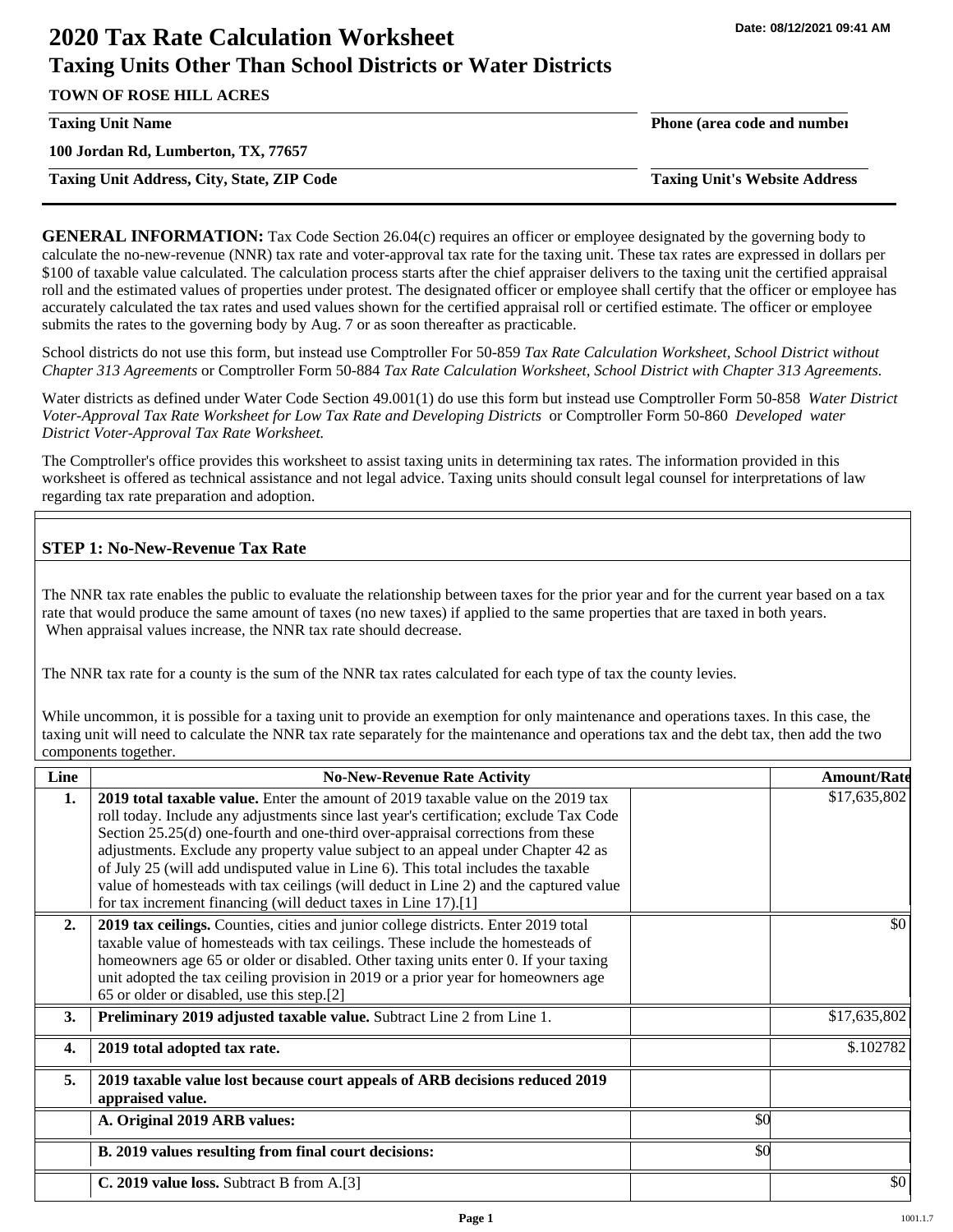| Line | <b>No-New-Revenue Rate Activity</b>                                                                                                                                                                                                                                                                                                                                                                                                                                                |                 | <b>Amount/Rate</b> |
|------|------------------------------------------------------------------------------------------------------------------------------------------------------------------------------------------------------------------------------------------------------------------------------------------------------------------------------------------------------------------------------------------------------------------------------------------------------------------------------------|-----------------|--------------------|
| 6.   | 2019 taxable value subject to an appeal under Chapter 42, as of July 25.                                                                                                                                                                                                                                                                                                                                                                                                           |                 |                    |
|      | A. 2019 ARB certified value:                                                                                                                                                                                                                                                                                                                                                                                                                                                       | $\theta$        |                    |
|      | B. 2019 disputed value:                                                                                                                                                                                                                                                                                                                                                                                                                                                            | $\Omega$        |                    |
|      | C. 2019 undisputed value Subtract B from A.[4]                                                                                                                                                                                                                                                                                                                                                                                                                                     |                 | $\theta$           |
| 7.   | 2019 Chapter 42-related adjusted values. Add Line 5 and 6                                                                                                                                                                                                                                                                                                                                                                                                                          |                 | $\overline{0}$     |
| 8.   | 2019 taxable value, adjusted for court-ordered reductions. Add Lines 3 and 7                                                                                                                                                                                                                                                                                                                                                                                                       |                 | \$17,635,802       |
| 9.   | 2019 taxable value of property in territory the taxing unit deannexed after Jan.<br>1, 2019. Enter the 2019 value of property in deannexed territory.[5]                                                                                                                                                                                                                                                                                                                           |                 | \$0                |
| 10.  | 2019 taxable value lost because property first qualified for an exemption in<br>2020. If the taxing unit increased an original exemption, use the difference between<br>the original exempted amount and the increased exempted amount. Do not include<br>value lost due to freeport, goods-in-transit, temporary disaster exemptions. Note<br>that lowering the amount or percentage of an existing exemption in 2020 does not<br>create a new exemption or reduce taxable value. |                 |                    |
|      | A. Absolute exemptions. Use 2019 market value:                                                                                                                                                                                                                                                                                                                                                                                                                                     | $\overline{50}$ |                    |
|      | B. Partial exemptions. 2020 exemption amount or 2020 percentage exemption<br>times 2019 value:                                                                                                                                                                                                                                                                                                                                                                                     | \$0             |                    |
|      | C. Value loss. Add A and B.[6]                                                                                                                                                                                                                                                                                                                                                                                                                                                     |                 | \$0                |
| 11.  | 2019 taxable value lost because property first qualified for agricultural<br>appraisal (1-d or 1-d-1), timber appraisal, recreational/scenic appraisal or<br>public access airport special appraisal in 2020. Use only properties that qualified<br>in 2020 for the first time; do not use properties that qualified in 2019.                                                                                                                                                      |                 |                    |
|      | A. 2019 market value:                                                                                                                                                                                                                                                                                                                                                                                                                                                              | \$0             |                    |
|      | B. 2020 productivity or special appraised value:                                                                                                                                                                                                                                                                                                                                                                                                                                   | \$0             |                    |
|      | C. Value loss. Subtract B from A.[7]                                                                                                                                                                                                                                                                                                                                                                                                                                               |                 | $\overline{50}$    |
| 12.  | Total adjustments for lost value. Add Lines 9, 10C and 11C.                                                                                                                                                                                                                                                                                                                                                                                                                        |                 | $\overline{50}$    |
| 13.  | Adjusted 2019 taxable value. Subtract Line 12 from Line 8                                                                                                                                                                                                                                                                                                                                                                                                                          |                 | \$17,635,802       |
| 14.  | Adjusted 2019 total levy. Multiply Line 4 by Line 13 and divide by \$100                                                                                                                                                                                                                                                                                                                                                                                                           |                 | \$18,126           |
| 15.  | Taxes refunded for years preceding tax year 2019. Enter the amount of taxes<br>refunded by the district for tax years preceding tax year 2019. Types of refunds<br>include court decisions, Tax Code Section 25.25(b) and (c) corrections and Tax<br>Code Section 31.11 payment errors. Do not include refunds for tax year 2019. This<br>line applies only to tax years preceding tax year 2019.[8]                                                                               |                 | \$0                |
| 16.  | Taxes in tax increment financing (TIF) for tax year 2019 Enter the amount of<br>taxes paid into the tax increment fund for a reinvestment zone as agreed by the<br>taxing unit. If the taxing unit has no 2020 captured appraised value in Line 18D,<br>enter $0.9$ ]                                                                                                                                                                                                              |                 | \$0                |
| 17.  | Adjusted 2019 levy with refunds and TIF adjustment. Add Lines 14, and 15,<br>subtract Line 16.[10]                                                                                                                                                                                                                                                                                                                                                                                 |                 | \$18,126           |
| 18.  | Total 2020 taxable value on the 2020 certified appraisal roll today. This value<br>includes only certified values or certified estimate of values and includes the total<br>taxable value of homesteads with tax ceilings (will deduct in Line 20). These<br>homesteads include homeowners age 65 or older or disabled.[11]                                                                                                                                                        |                 |                    |
|      | A. Certified values:                                                                                                                                                                                                                                                                                                                                                                                                                                                               | \$18,764,518    |                    |
|      | B. Counties: Include railroad rolling stock values certified by the Comptroller's<br>office.                                                                                                                                                                                                                                                                                                                                                                                       | \$0             |                    |
|      | C. Pollution control and energy storage system exemption: Deduct the value of<br>property exempted for the current tax year for the first time as pollution control or<br>energy storage system property                                                                                                                                                                                                                                                                           | \$0             |                    |
|      | D. Tax increment financing: Deduct the 2020 captured appraised value of<br>property taxable by a taxing unit in a tax increment financing zone for which the<br>2020 taxes will be deposited into the tax increment fund. Do not include any new                                                                                                                                                                                                                                   | \$0             |                    |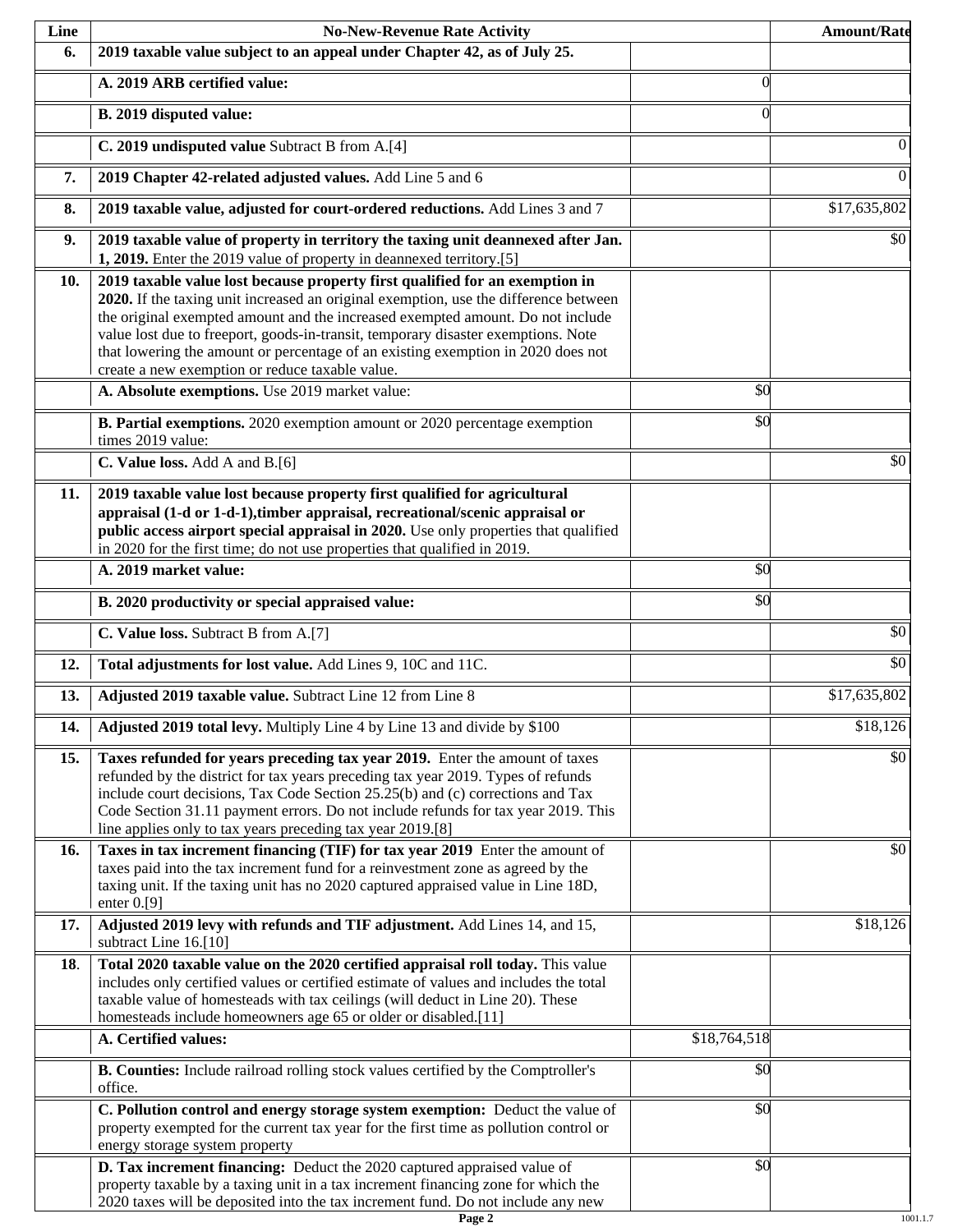| Line |                                                                                                                                                                                                                                                                                                                                                                                                                                                                                                                                                                                                                                                                                                                                                                                                                       | <b>No-New-Revenue Rate Activity</b> |          | <b>Amount/Rate</b> |
|------|-----------------------------------------------------------------------------------------------------------------------------------------------------------------------------------------------------------------------------------------------------------------------------------------------------------------------------------------------------------------------------------------------------------------------------------------------------------------------------------------------------------------------------------------------------------------------------------------------------------------------------------------------------------------------------------------------------------------------------------------------------------------------------------------------------------------------|-------------------------------------|----------|--------------------|
|      | property value that will be included in Line 23 below.[12]                                                                                                                                                                                                                                                                                                                                                                                                                                                                                                                                                                                                                                                                                                                                                            |                                     |          |                    |
|      | E. Total 2020 value Add A and B, then subtract C and D                                                                                                                                                                                                                                                                                                                                                                                                                                                                                                                                                                                                                                                                                                                                                                |                                     |          | \$18,764,518       |
| 19.  | Total value of properties under protest or not included on certified appraisal<br>roll.[13]                                                                                                                                                                                                                                                                                                                                                                                                                                                                                                                                                                                                                                                                                                                           |                                     |          |                    |
|      | A. 2020 taxable value of properties under protest The chief appraiser certifies a<br>list of properties still under ARB protest. The list shows the appraisal district's<br>value and the taxpayer's claimed value, if any, or an estimate of the value if the<br>taxpayer wins. For each of the properties under protest, use the lowest of these<br>values. Enter the total value under protest.[14]                                                                                                                                                                                                                                                                                                                                                                                                                |                                     | \$12,380 |                    |
|      | B. 2020 value of properties not under protest or included on certified appraisal<br>roll. The chief appraiser gives taxing units a list of those taxable properties that the<br>chief appraiser knows about but are not included in the appraisal roll certification.<br>These properties also are not on the list of properties that are still under protest. On<br>this list of properties, the chief appraiser includes the market value, appraised value<br>and exemptions for the preceding year and a reasonable estimate of the market<br>value, appraised value and exemptions for the current year. Use the lower market,<br>appraised or taxable value (as appropriate). Enter the total value of property not on<br>the certified roll.[15]<br>C. Total value under protest or not certified. Add A and B. |                                     | \$0      | \$12,380           |
| 20.  | 2020 tax ceilings. Counties, cities and junior colleges enter 2020 total taxable value<br>of homesteads with tax ceilings. These include the homesteads of homeowners age<br>65 or older or disabled. Other taxing units enter 0. If your taxing unit adopted the<br>tax ceiling provision in 2019 or a prior year for homeowners age 65 or older or<br>disabled, use this step.[16]                                                                                                                                                                                                                                                                                                                                                                                                                                  |                                     |          | \$0                |
| 21.  | 2020 total taxable value. Add Lines 18E and 19C. Subtract Line 20C.[17]                                                                                                                                                                                                                                                                                                                                                                                                                                                                                                                                                                                                                                                                                                                                               |                                     |          | \$18,776,898       |
| 22.  | Total 2020 taxable value of properties in territory annexed after Jan. 1, 2019.<br>Include both real and personal property. Enter the 2020 value of property in<br>territory annexed.[18]                                                                                                                                                                                                                                                                                                                                                                                                                                                                                                                                                                                                                             |                                     |          | \$0                |
| 23.  | Total 2020 taxable value of new improvements and new personal property<br>located in new improvements. New means the item was not on the appraisal roll in<br>2019. An improvement is a building, structure, fixture or fence erected on or affixed<br>to land. New additions to existing improvements may be included if the appraised<br>value can be determined. New personal property in a new improvement must have<br>been brought into the taxing unit after Jan. 1, 2019 and be located in a new<br>improvement. New improvements <b>do</b> include property on which a tax abatement<br>agreement has expired for 2020.[19]                                                                                                                                                                                  |                                     |          | \$327,880          |
| 24.  | Total adjustments to the 2020 taxable value. Add Lines 22 and 23.                                                                                                                                                                                                                                                                                                                                                                                                                                                                                                                                                                                                                                                                                                                                                     |                                     |          | \$327,880          |
| 25.  | Adjusted 2020 taxable value. Subtract Line 24 from Line 21.                                                                                                                                                                                                                                                                                                                                                                                                                                                                                                                                                                                                                                                                                                                                                           |                                     |          | \$18,449,018       |
| 26.  | 2020 NNR tax rate. Divide Line 17 by Line 25 and multiply by \$100.[20]                                                                                                                                                                                                                                                                                                                                                                                                                                                                                                                                                                                                                                                                                                                                               |                                     |          | \$.098249 / \$100  |
| 27.  | <b>COUNTIES ONLY.</b> Add together the NNR tax rates for each type of tax the<br>county levies. The total is the 2020 county NNR tax rate.[21]                                                                                                                                                                                                                                                                                                                                                                                                                                                                                                                                                                                                                                                                        |                                     |          |                    |
|      | [1]Tex. Tax Code Section                                                                                                                                                                                                                                                                                                                                                                                                                                                                                                                                                                                                                                                                                                                                                                                              | [2]Tex. Tax Code Section            |          |                    |
|      | [3]Tex. Tax Code Section                                                                                                                                                                                                                                                                                                                                                                                                                                                                                                                                                                                                                                                                                                                                                                                              | [4] Tex. Tax Code Section           |          |                    |
|      | [5]Tex. Tax Code Section                                                                                                                                                                                                                                                                                                                                                                                                                                                                                                                                                                                                                                                                                                                                                                                              | [6] Tex. Tax Code Section           |          |                    |
|      | [7] Tex. Tax Code Section                                                                                                                                                                                                                                                                                                                                                                                                                                                                                                                                                                                                                                                                                                                                                                                             | [8] Tex. Tax Code Section           |          |                    |
|      | [9]Tex. Tax Code Section                                                                                                                                                                                                                                                                                                                                                                                                                                                                                                                                                                                                                                                                                                                                                                                              | [10]Tex. Tax Code Section           |          |                    |
|      | [11] Tex. Tax Code Section                                                                                                                                                                                                                                                                                                                                                                                                                                                                                                                                                                                                                                                                                                                                                                                            | [12] Tex. Tax Code Section          |          |                    |
|      | [13] Tex. Tax Code Section                                                                                                                                                                                                                                                                                                                                                                                                                                                                                                                                                                                                                                                                                                                                                                                            | [14] Tex. Tax Code Section          |          |                    |
|      | [15] Tex. Tax Code Section                                                                                                                                                                                                                                                                                                                                                                                                                                                                                                                                                                                                                                                                                                                                                                                            | [16] Tex. Tax Code Section          |          |                    |
|      | [17] Tex. Tax Code Section                                                                                                                                                                                                                                                                                                                                                                                                                                                                                                                                                                                                                                                                                                                                                                                            | [18] Tex. Tax Code Section          |          |                    |
|      | [19]Tex. Tax Code Section                                                                                                                                                                                                                                                                                                                                                                                                                                                                                                                                                                                                                                                                                                                                                                                             | [20]Tex. Tax Code Section           |          |                    |

**[21]Tex. Tax Code Section**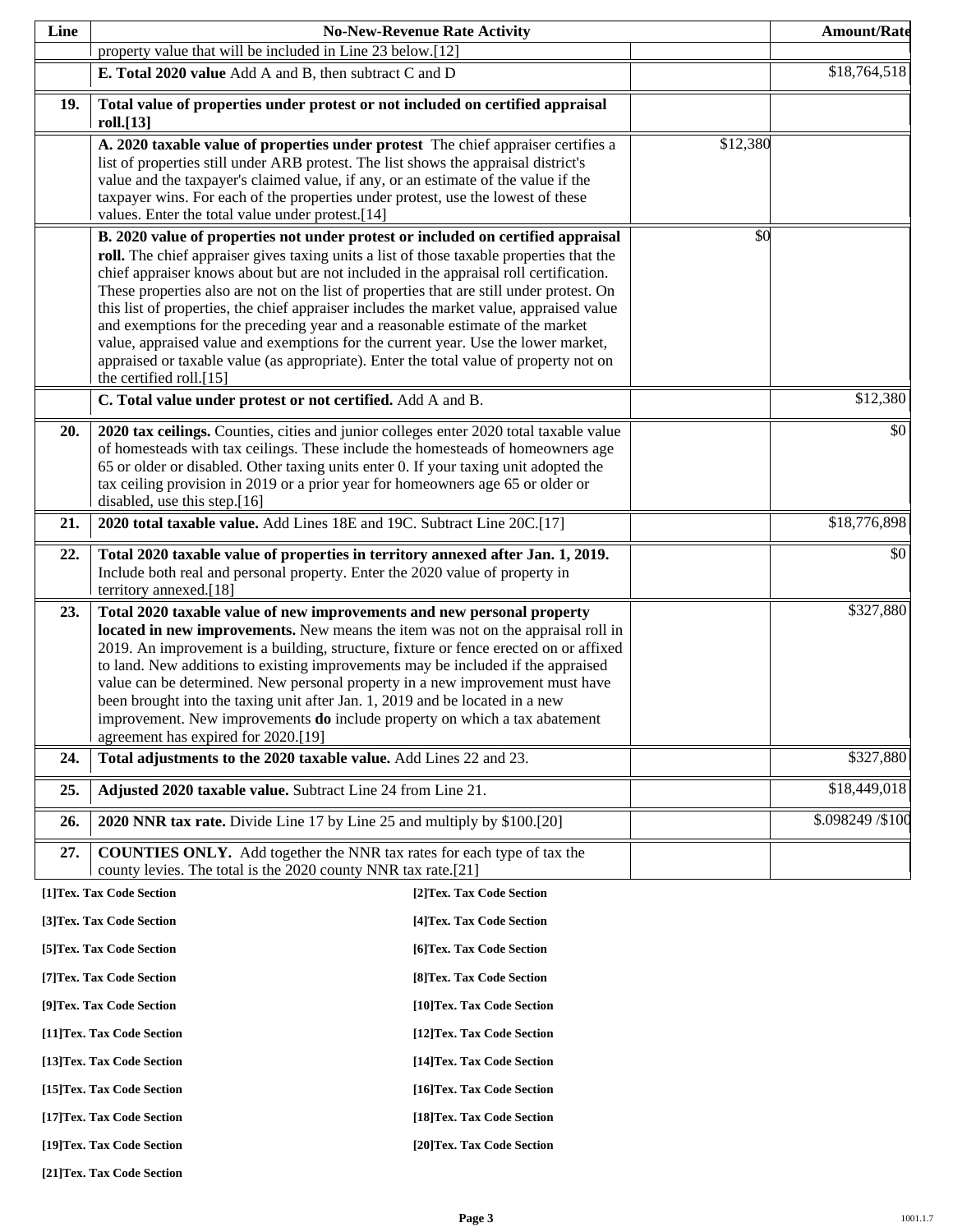## STEP 2: Voter-Approval Tax Rate

The voter-approval tax rate is the highest tax rate that a taxing unit may adopt without holding an election to seek voter approval of the rate. The voter-approval tax rate is split into two separate rates:

1. **Maintenance and Operations (M&O) Tax Rate:** The M&O portion is the tax rate that is needed to raise the same amount of taxes that the taxing unit levied in the prior year plus the applicable percentage allowed by law. This rate accounts for such things as salaries, utilities and day-to-day operations.

2. **Debt Rate:** The debt rate includes the debt service necessary to pay the taxing unit's debt payments in the coming year. This rate accounts for principal and interest on bonds and other debt secured by property tax revenue.

The voter-approval tax rate for a county is the sum of the voter-approval tax rates calculated for each type of tax the county levies. In most cases the voter-approval tax rate exceeds the no-new-revenue tax rate, but occasionally decreases in a taxing unit's debt service will cause the NNR tax rate to be higher than the voter-approval tax rate.

| Line | <b>Voter Approval Tax Rate Activity</b>                                                                                                                                                                                                                                                                                                                                                                                                                                                                                                                                                                                                                                        |                | <b>Amount/Rate</b> |
|------|--------------------------------------------------------------------------------------------------------------------------------------------------------------------------------------------------------------------------------------------------------------------------------------------------------------------------------------------------------------------------------------------------------------------------------------------------------------------------------------------------------------------------------------------------------------------------------------------------------------------------------------------------------------------------------|----------------|--------------------|
| 28.  | 2019 M&O tax rate. Enter the 2019 M&O tax rate.                                                                                                                                                                                                                                                                                                                                                                                                                                                                                                                                                                                                                                |                | \$.102782          |
| 29.  | 2019 taxable value, adjusted for actual and potential court-ordered<br>adjustments. Enter the amount in Line 8 of the No-New-Revenue Tax Rate<br>Worksheet.                                                                                                                                                                                                                                                                                                                                                                                                                                                                                                                    |                | 17,635,802         |
| 30.  | Total 2019 M&O levy. Multiply Line 28 by Line 29 and divide by 100.                                                                                                                                                                                                                                                                                                                                                                                                                                                                                                                                                                                                            |                | 18,126             |
| 31.  | Adjusted 2019 levy for calculating NNR M&O rate.                                                                                                                                                                                                                                                                                                                                                                                                                                                                                                                                                                                                                               |                |                    |
|      | A. 2019 sales tax specifically to reduce property taxes. For cities, counties and<br>hospital districts, enter the amount of additional sales tax collected and spent on<br>M&O expenses in 2019, if any. Other taxing units, enter 0. Counties must exclude<br>any amount that was spent for economic development grants from the amount of<br>sales tax spent.                                                                                                                                                                                                                                                                                                               | $\Omega$       |                    |
|      | B. M&O taxes refunded for years preceding tax year 2019. Enter the amount of<br>M&O taxes refunded in the preceding year for taxes before that year. Types of<br>refunds include court decisions, Tax Code Section 25.25(b) and (c) corrections and<br>Tax Code Section 31.11 payment errors. Do not include refunds for tax year 2019.<br>This line applies only to tax years preceding tax year 2019.                                                                                                                                                                                                                                                                        | $\Omega$       |                    |
|      | C. 2019 taxes in TIF: Enter the amount of taxes paid into the tax increment fund<br>for a reinvestment zone as agreed by the taxing unit. If the taxing unit has no 2020<br>captured appraised value in Line 18D, enter 0.                                                                                                                                                                                                                                                                                                                                                                                                                                                     | 0              |                    |
|      | D. 2019 transferred function: If discontinuing all of a department, function or<br>activity and transferring it to another taxing unit by written contract, enter the<br>amount spent by the taxing unit discontinuing the function in the 12 months<br>preceding the month of this calculation. If the taxing unit did not operate this<br>function for this 12-month period, use the amount spent in the last full fiscal year in<br>which the taxing unit operated the function. The taxing unit discontinuing the<br>function will subtract this amount in E below. The taxing unit receiving the function<br>will add this amount in E below. Other taxing units enter 0. | $\left($       |                    |
|      | E. 2019 M&O levy adjustments. Add A and B, then subtract C. For taxing unit<br>with D, subtract if discontinuing function and add if receiving function                                                                                                                                                                                                                                                                                                                                                                                                                                                                                                                        | $\Omega$       |                    |
|      | F. Add Line 30 to 31E.                                                                                                                                                                                                                                                                                                                                                                                                                                                                                                                                                                                                                                                         |                | 18,126             |
| 32.  | Adjusted 2020 taxable value. Enter the amount in Line 25 of the No-New-<br>Revenue Tax Rate Worksheet.                                                                                                                                                                                                                                                                                                                                                                                                                                                                                                                                                                         |                | 18,449,018         |
| 33.  | 2020 NNR M&O rate (unadjusted) Divide Line 31F by Line 32 and multiply by<br>\$100.                                                                                                                                                                                                                                                                                                                                                                                                                                                                                                                                                                                            |                | 0.098249           |
| 34.  | Rate adjustment for state criminal justice mandate.[23]                                                                                                                                                                                                                                                                                                                                                                                                                                                                                                                                                                                                                        |                |                    |
|      | A. 2020 state criminal justice mandate. Enter the amount spent by a county in the<br>previous 12 months providing for the maintenance and operation cost of keeping<br>inmates in county-paid facilities after they have been sentenced. Do not include any<br>state reimbursement received by the county for the same purpose.                                                                                                                                                                                                                                                                                                                                                | $\Omega$       |                    |
|      | <b>B. 2019 state criminal justice mandate</b> Enter the amount spent by a county in the<br>12 months prior to the previous 12 months providing for the maintenance and<br>operation cost of keeping inmates in county-paid facilities after they have been<br>sentenced. Do not include any state reimbursement received by the county for the<br>same purpose. Enter zero if this is the first time the mandate applies                                                                                                                                                                                                                                                       | $\overline{0}$ |                    |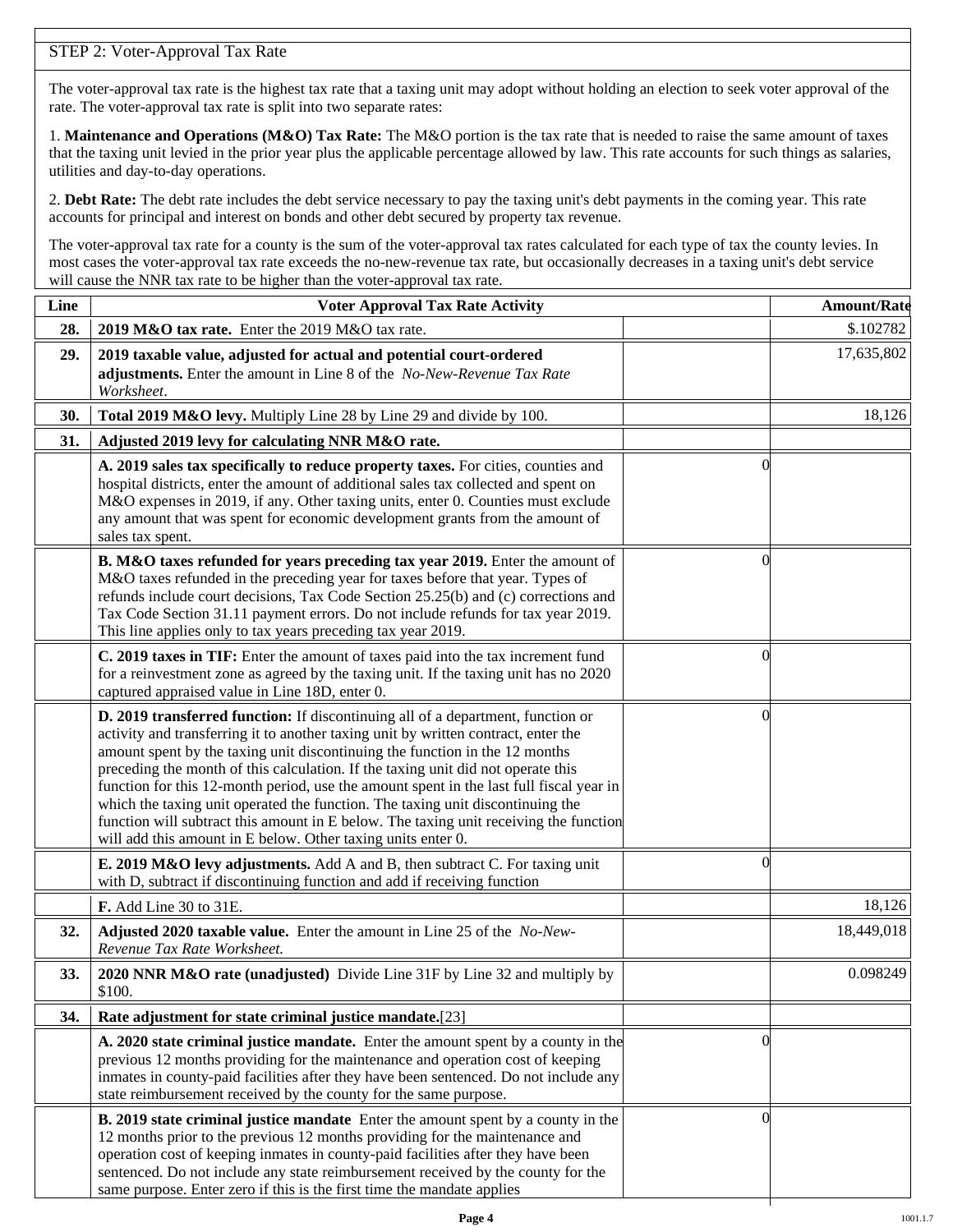| Line | <b>Voter Approval Tax Rate Activity</b>                                                                                                                                                                                                                                                                                                                                                                                                                                                                                                                                                                                                                                                                                                                                                                                                                                                                                                                                                                                                                                      |          | <b>Amount/Rate</b> |
|------|------------------------------------------------------------------------------------------------------------------------------------------------------------------------------------------------------------------------------------------------------------------------------------------------------------------------------------------------------------------------------------------------------------------------------------------------------------------------------------------------------------------------------------------------------------------------------------------------------------------------------------------------------------------------------------------------------------------------------------------------------------------------------------------------------------------------------------------------------------------------------------------------------------------------------------------------------------------------------------------------------------------------------------------------------------------------------|----------|--------------------|
|      | C. Subtract B from A and divide by Line 32 and multiply by \$100                                                                                                                                                                                                                                                                                                                                                                                                                                                                                                                                                                                                                                                                                                                                                                                                                                                                                                                                                                                                             | 0.000000 |                    |
|      | <b>D.</b> Enter the rate calculated in C. If not applicable, enter 0.                                                                                                                                                                                                                                                                                                                                                                                                                                                                                                                                                                                                                                                                                                                                                                                                                                                                                                                                                                                                        |          | 0.000000           |
| 35.  | Rate adjustment for indigent health care expenditures[24]                                                                                                                                                                                                                                                                                                                                                                                                                                                                                                                                                                                                                                                                                                                                                                                                                                                                                                                                                                                                                    |          |                    |
|      | A. 2020 indigent health care expenditures Enter the amount paid by a taxing unit<br>providing for the maintenance and operation cost of providing indigent health care<br>for the period beginning on July 1, 2019 and ending on June 30, 2020, less any state<br>assistance received for the same purpose                                                                                                                                                                                                                                                                                                                                                                                                                                                                                                                                                                                                                                                                                                                                                                   | ſ        |                    |
|      | B. 2019 indigent health care expenditures Enter the amount paid by a taxing unit<br>providing for the maintenance and operation cost of providing indigent health care<br>for the period beginning on July 1, 2018 and ending on June 30, 2019, less any state<br>assistance received for the same purpose                                                                                                                                                                                                                                                                                                                                                                                                                                                                                                                                                                                                                                                                                                                                                                   | 0        |                    |
|      | C. Subtract B from A and divide by Line 32 and multiply by \$100                                                                                                                                                                                                                                                                                                                                                                                                                                                                                                                                                                                                                                                                                                                                                                                                                                                                                                                                                                                                             | 0.000000 |                    |
|      | <b>D.</b> Enter the rate calculated in C. If not applicable, enter 0.                                                                                                                                                                                                                                                                                                                                                                                                                                                                                                                                                                                                                                                                                                                                                                                                                                                                                                                                                                                                        |          | 0.000000           |
| 36.  | Rate adjustment for county indigent defense compensation.[25]                                                                                                                                                                                                                                                                                                                                                                                                                                                                                                                                                                                                                                                                                                                                                                                                                                                                                                                                                                                                                |          |                    |
|      | A. 2020 indigent defense compensation expenditures. Enter the amount paid by<br>a county to provide appointed counsel for indigent individuals for the period<br>beginning on July 1, 2019 and ending on June 30, 2020, less any state grants<br>received by the county for the same purpose                                                                                                                                                                                                                                                                                                                                                                                                                                                                                                                                                                                                                                                                                                                                                                                 | 0        |                    |
|      | B. 2019 indigent defense compensation expenditures. Enter the amount paid by a<br>county to provide appointed counsel for indigent individuals for the period<br>beginning on July 1, 2018 and ending on June 30, 2019, less any state grants<br>received by the county for the same purpose                                                                                                                                                                                                                                                                                                                                                                                                                                                                                                                                                                                                                                                                                                                                                                                 | 0        |                    |
|      | C. Subtract B from A and divide by Line 32 and multiply by \$100                                                                                                                                                                                                                                                                                                                                                                                                                                                                                                                                                                                                                                                                                                                                                                                                                                                                                                                                                                                                             | 0.000000 |                    |
|      | <b>D.</b> Multiply B by 0.05 and divide by Line 32 and multiply by \$100.                                                                                                                                                                                                                                                                                                                                                                                                                                                                                                                                                                                                                                                                                                                                                                                                                                                                                                                                                                                                    | 0.000000 |                    |
|      | <b>E.</b> Enter the lessor of C and D. If not applicable, enter 0.                                                                                                                                                                                                                                                                                                                                                                                                                                                                                                                                                                                                                                                                                                                                                                                                                                                                                                                                                                                                           |          | 0.000000           |
| 37.  | Rate adjustment for county hospital expenditures.                                                                                                                                                                                                                                                                                                                                                                                                                                                                                                                                                                                                                                                                                                                                                                                                                                                                                                                                                                                                                            |          |                    |
|      | A. 2020 eligible county hospital expenditures Enter the amount paid by the<br>county or municipality to maintain and operate an eligible county hospital for the<br>period beginning on July 1, 2019 and ending on June 30, 2020                                                                                                                                                                                                                                                                                                                                                                                                                                                                                                                                                                                                                                                                                                                                                                                                                                             | 0        |                    |
|      | <b>B. 2019 eligible county hospital expenditures</b> Enter the amount paid by the county<br>or municipality to maintain and operate an eligible county hospital for the period<br>beginning on July 1, 2018 and ending on June 30, 2019                                                                                                                                                                                                                                                                                                                                                                                                                                                                                                                                                                                                                                                                                                                                                                                                                                      | $\Omega$ |                    |
|      | C. Subtract B from A and divide by Line 32 and multiply by \$100                                                                                                                                                                                                                                                                                                                                                                                                                                                                                                                                                                                                                                                                                                                                                                                                                                                                                                                                                                                                             | 0.000000 |                    |
|      | <b>D.</b> Multiply B by 0.08 and divide by Line 32 and multiply by \$100                                                                                                                                                                                                                                                                                                                                                                                                                                                                                                                                                                                                                                                                                                                                                                                                                                                                                                                                                                                                     | 0.000000 |                    |
|      | <b>E.</b> Enter the lessor of C and D, if applicable. If not applicable, enter 0.                                                                                                                                                                                                                                                                                                                                                                                                                                                                                                                                                                                                                                                                                                                                                                                                                                                                                                                                                                                            |          | 0.000000           |
| 38.  | Adjusted 2020 NNR M&O rate. Add Lines 33, 34D, 35D, 36E, and 37E.                                                                                                                                                                                                                                                                                                                                                                                                                                                                                                                                                                                                                                                                                                                                                                                                                                                                                                                                                                                                            |          | 0.098249           |
| 39.  | 2020 voter-approval M&O rate. Enter the rate as calculated by the appropriate<br>scenario below.<br>Special Taxing Unit If the taxing unit qualifies as a special taxing unit, multiply<br>Line 38 by 1.08<br>-or-<br>Other Taxing Unit If the taxing unit does not qualify as a special taxing unit,<br>multiply Line 38 by 1.035.<br>-or-<br><b>Taxing unit affected by disaster declaration</b> If the taxing unit is located in an area<br>declared as disater area, the governing body may direct the person calculating the<br>voter-approval rate to calculate in the manner provided for a special taxing unit.<br>The taxing unit shall continue to calculate the voter-approval rate in this manner<br>until the earlier of 1) the second year in which total taxable value on the certified<br>appraisal roll exceeds the total taxable value of the tax year in which the disaster<br>occurred, and 2) the third tax year after the tax year in which the disaster occurred.<br>If the taxing unit qualifies under this scenario, multiply Line 38 by 1.08. [27] |          | 0.106108           |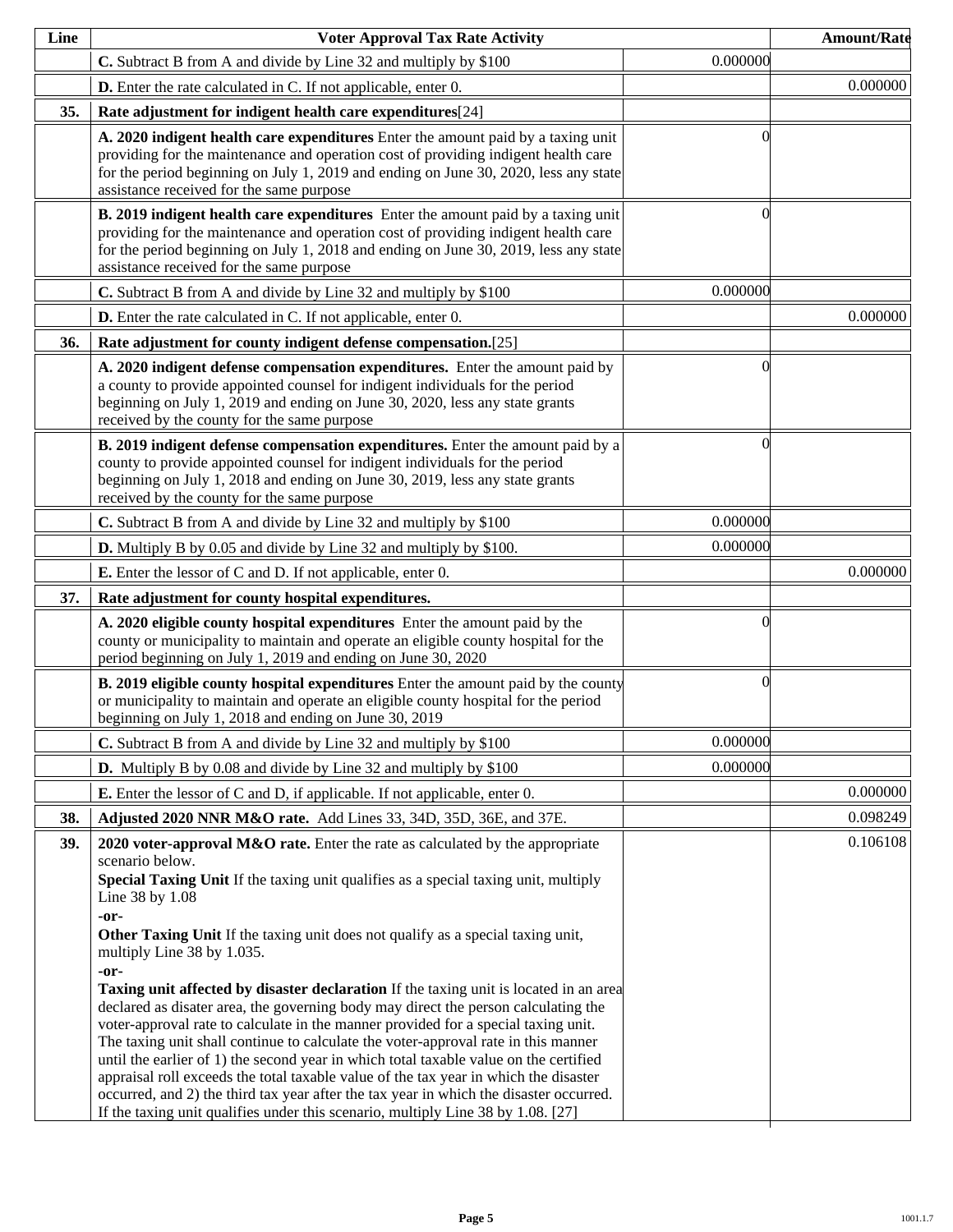| Line | <b>Voter Approval Tax Rate Activity</b>                                                                                                                                                                                                                                                                                                                                             |          | <b>Amount/Rate</b> |
|------|-------------------------------------------------------------------------------------------------------------------------------------------------------------------------------------------------------------------------------------------------------------------------------------------------------------------------------------------------------------------------------------|----------|--------------------|
| 40.  | Total 2020 debt to be paid with property taxes and additional sales tax<br>revenue. Debt means the interest and principal that will be paid on debts that:<br>(1) are paid by property taxes,<br>(2) are secured by property taxes,<br>(3) are scheduled for payment over a period longer than one year, and<br>(4) are not classified in the taxing unit's budget as M&O expenses. |          |                    |
|      | A. Debt also includes contractual payments to other taxing units that have incurred<br>debts on behalf of this taxing unit, if those debts meet the four conditions above.<br>Include only amounts that will be paid from property tax revenue. Do not include<br>appraisal district budget payments.<br>Enter debt amount                                                          | 0        |                    |
|      | B. Subtract unencumbered fund amount used to reduce total debt.                                                                                                                                                                                                                                                                                                                     | $\Omega$ |                    |
|      | C. Subtract certified amount spent from sales tax to reduce debt(enter zero if<br>none)                                                                                                                                                                                                                                                                                             |          |                    |
|      | D. Subtract amount paid from other resources                                                                                                                                                                                                                                                                                                                                        | $\Omega$ |                    |
|      | E. Adjusted debt Subtract B, C and D from A                                                                                                                                                                                                                                                                                                                                         |          | $\boldsymbol{0}$   |
| 41.  | Certified 2019 excess debt collections Enter the amount certified by the collector.                                                                                                                                                                                                                                                                                                 |          | $\boldsymbol{0}$   |
| 42.  | Adjusted 2020 debt Subtract Line 41 from Line 40E                                                                                                                                                                                                                                                                                                                                   |          | $\boldsymbol{0}$   |
| 43.  | 2020 anticipated collection rate.                                                                                                                                                                                                                                                                                                                                                   |          |                    |
|      | A. Enter the 2020 anticipated collection rate certified by the collector                                                                                                                                                                                                                                                                                                            | 100.00   |                    |
|      | <b>B.</b> Enter the 2019 actual collection rate                                                                                                                                                                                                                                                                                                                                     | 0.91     |                    |
|      | C. Enter the 2018 actual collection rate                                                                                                                                                                                                                                                                                                                                            | 0.94     |                    |
|      | D. Enter the 2017 actual collection rate                                                                                                                                                                                                                                                                                                                                            | 0.97     |                    |
|      | <b>E.</b> If the anticipated collection rate in A is lower than actual collection rates in B, C<br>and D, enter the lowest collection rate from B, C and D. If the anticipated rate in A<br>is higher than at least one of the rates in the prior three years, enter the rate from A.<br>Note that the rate can be greater than 100%.                                               |          | 100.00             |
| 44.  | 2020 debt adjusted for collections. Divide Line 42 by Line 43E.                                                                                                                                                                                                                                                                                                                     |          | $\Omega$           |
| 45.  | 2020 total taxable value. Enter the amount on Line 21 of the No-New-Revenue<br>Tax Rate Worksheet.                                                                                                                                                                                                                                                                                  |          | 18,776,898         |
| 46.  | 2020 debt rate Divide Line 44 by Line 45 and multiply by \$100.                                                                                                                                                                                                                                                                                                                     |          | 0.000000           |
| 47.  | 2020 voter-approval tax rate. Add Line 39 and 46.                                                                                                                                                                                                                                                                                                                                   |          |                    |
| 48.  | <b>COUNTIES ONLY.</b> Add together the voter-approval tax rate for each type of tax<br>the county livies. The total is the 2020 county voter-approval tax rate.                                                                                                                                                                                                                     |          |                    |
|      | STEP 3 NNR Tax Rate and Voter-Approval Tax Rate Adjustments for Additional Sales tAx to Reduce Property Taxes                                                                                                                                                                                                                                                                       |          |                    |

Cities, counties and hospital districts may levy a sales tax specifically to reduce property taxes. Local voters by election must approve imposing or abolishing the additional sales tax. If approved, the taxing unit must reduce its NNR and voter-approval tax rates to offset the expected sales tax revenue.

This section should only be completed by a county, city or hospital district that is required to adjust its NNR tax rate and/or voterapproval tax rate because it adopted the additional sales tax.

| <b>Additional Sales and Use Tax Worksheet</b>                                                                                                                                                                                                                                                                                                                                                                                                                                                | <b>Amount/Rate</b>                                                  |
|----------------------------------------------------------------------------------------------------------------------------------------------------------------------------------------------------------------------------------------------------------------------------------------------------------------------------------------------------------------------------------------------------------------------------------------------------------------------------------------------|---------------------------------------------------------------------|
| Taxable sales. For taxing units that adopted the sales tax in November 2019 or May<br>2020, enter the Comptroller's estimate of taxable sales for the previous four<br>quarters [32]. Estimates of taxable sales may be obtained through the Comptroller's<br>Allocation Historical Summary webpage. Taxing units that adopted the sales tax<br>before November 2019, skip this line.                                                                                                        | $\Omega$                                                            |
| <b>Estimated sales tax revenue.</b> Counties exclude any amount that is or will be spent<br>for economic development grants from the amount of estimated sales tax<br>revenue. $[33]$<br>Taxing units that adopted the sales tax in November 2019 or in May 2020.<br>Multiply the amount on Line 49 by the sales tax rate (.01, .005 or .0025, as<br>applicable) and multiply the result by $.95$ [34] -or-<br>Taxing units that adopted the sales tax before November 2019. Enter the sales | OI.                                                                 |
|                                                                                                                                                                                                                                                                                                                                                                                                                                                                                              | tax revenue for the previous four quarters. Do not multiply by .95. |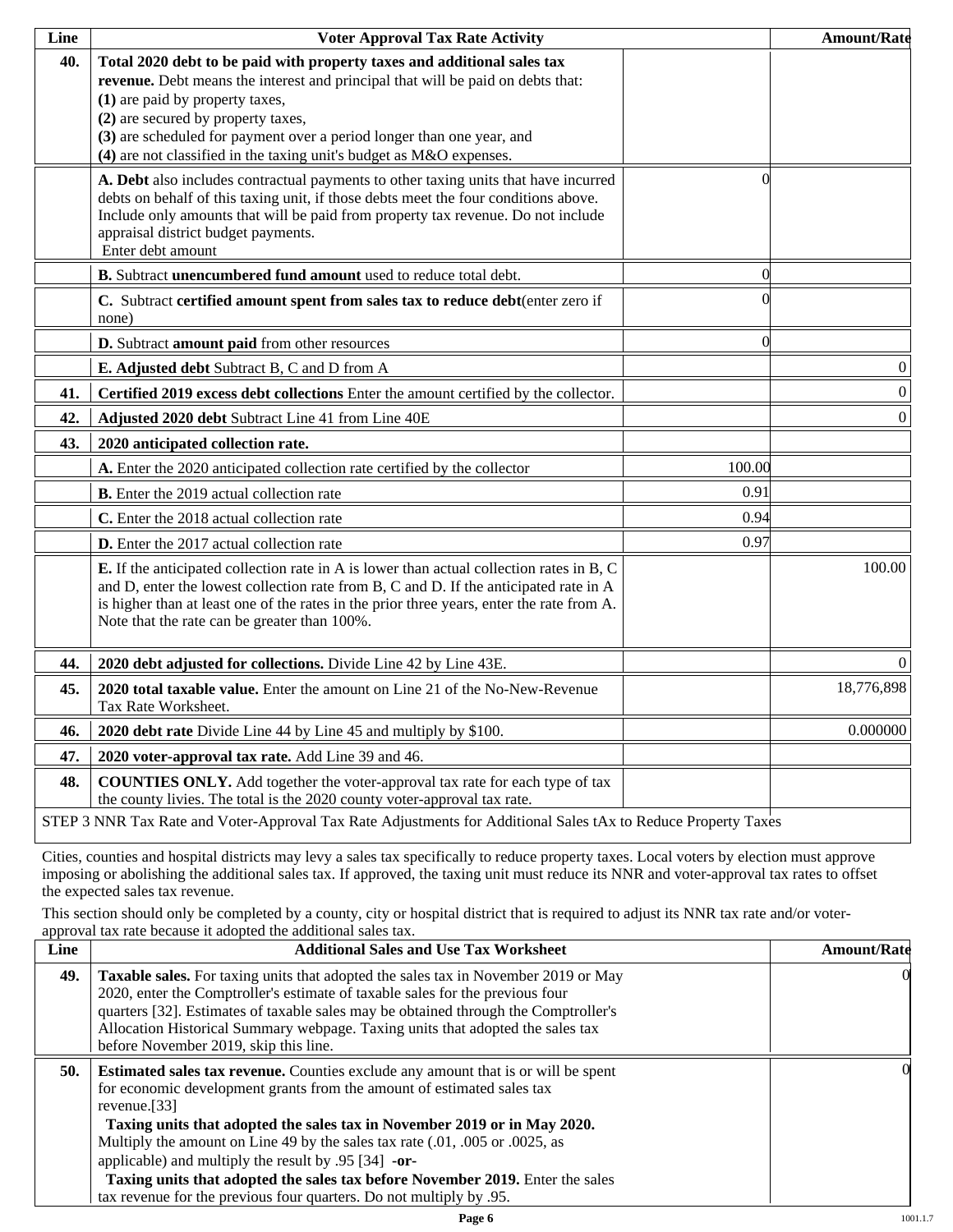| Line | <b>Additional Sales and Use Tax Worksheet</b>                                                                                                                                                                                             | <b>Amount/Rate</b> |
|------|-------------------------------------------------------------------------------------------------------------------------------------------------------------------------------------------------------------------------------------------|--------------------|
| 51.  | <b>2020 total taxable value.</b> Enter the amount from Line 21 of the <i>No-New-Revenue</i><br>Tax Rate Worksheet                                                                                                                         | 18,776,898         |
| 52.  | Sales tax adjustment rate. Divide Line 50 by Line 51 and multiply by \$100.                                                                                                                                                               | 0.000000           |
| 53.  | 2020 NNR tax rate, unadjusted for sales tax[35]. Enter the rate from Line 26 or<br>27, as applicable, on the No-New-Revenue Tax Rate Worksheet.                                                                                           | \$.098249          |
| 54.  | 2020 NNR tax rate, adjusted for sales tax.<br>Taxing units that adopted the sales tax in November 2019 or in May 2020.<br>Subtract Line 52 from Line 53. Skip to Line 55 if you adopted the additional sales<br>tax before November 2019. | \$.098249          |
| 55.  | 2020 voter-approval tax rate, unadjusted for sales tax. [36] Enter the rate from<br>Line 47 or Line 48 as applicable, of the Voter-Approval Tax Rate<br>Worksheet                                                                         | 0.106108           |
| 56.  | 2020 voter-approval tax rate, adjusted for sales tax.<br>Subtract Line 52 from Line 55.<br>[38]Tex. Tax Code Section<br>[37]Tex. Tax Code Section                                                                                         | 0.106108           |

#### STEP 4: Additional Rollback Protection for Pollution Control

A taxing unit may raise its rate for M&O funds used to pay for a facility, device or method for the control of air, water or land pollution. This includes any land, structure, building, installation, excavation, machinery, equipment or device that is used, constructed, acquired or installed wholly or partly to meet or exceed pollution control requirements. The taxing unit's expenses are those necessary to meet the requirements of a permit issued by the Texas Commission on Environmental Quality (TCEQ). The taxing unit must provide the tax assessor with a copy of the TCEQ letter of determination that states the portion of the cost of the installation for pollution control.

This section should only be completed by a taxing unit that uses M&O Funds to pay for a facility, device or method for the control of air, water or land pollution.

This section should only by completed by a taxing unit that uses M&O funds to pay for a facility, device or method for the control of air, water or land pollution.

| Line | <b>Activity</b>                                                                                                                                                                                                                                    | <b>Amount/Rate</b>      |
|------|----------------------------------------------------------------------------------------------------------------------------------------------------------------------------------------------------------------------------------------------------|-------------------------|
| 57.  | Certified expenses from the Texas Commission on Environmental Quality (TCEQ). Enter the amount<br>certified in the determination letter from TCEQ [37]. The taxing unit shall provide its tax assessor-collector<br>with a copy of the letter.[38] | $\vert \$\text{0}\vert$ |
| 58.  | <b>2020 total taxable value.</b> Enter the amount from Line 21 of the No-New-Revenue Tax Rate Worksheet.                                                                                                                                           | \$18,776,898            |
| 59.  | <b>Additional rate for pollution control.</b> Divide Line 57 by Line 58 and multiply by \$100.                                                                                                                                                     | 0.000000                |
| 60.  | 2020 voter-approval tax rate, adjusted for pollution control. Add Line 59 to one of the following lines<br>(as applicable): Line 47, Line 48 (counties) or Line 56 (taxing units with the additional sales tax).                                   | 0.106108                |

**[37]Tex. Tax Code Section [38]Tex. Tax Code Section**